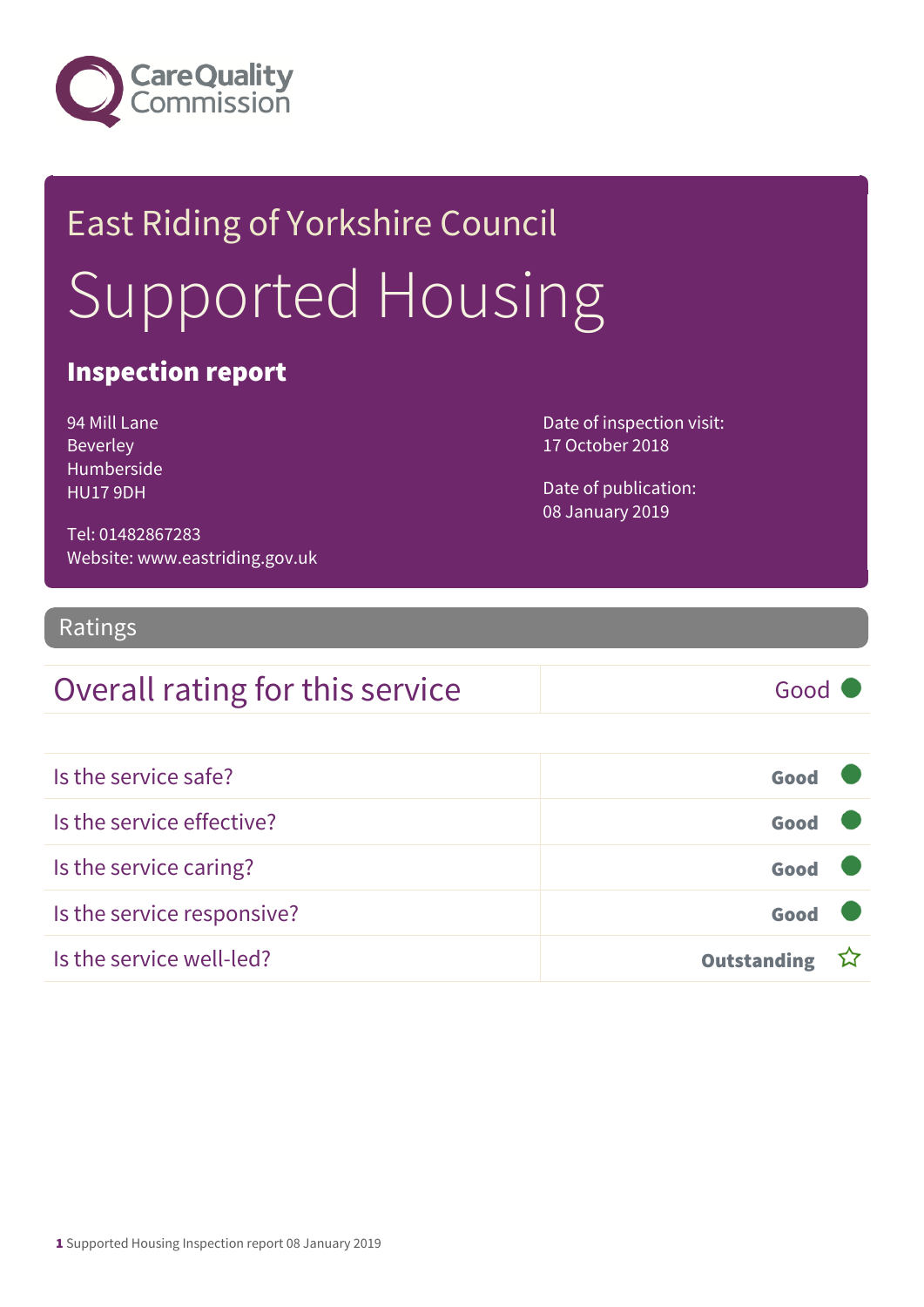### Summary of findings

#### Overall summary

This comprehensive inspection took place on 17 October 2018 and was announced. We gave the service 48 hours' notice of the inspection visit. This was to enable the registered manager to arrange for staff to be available to speak with us and to gain consent from people to visit them at their home. The inspection was completed by two inspectors on the first visit and one inspector on the two further visits.

Supported Housing is owned by The East Riding of Yorkshire Council (ERYC). The service provides 24-hour domiciliary care and support to 18 people with learning disabilities in the community. It has an office base in Beverley. Support workers provide a service to people living in either supported living scheme properties or in their own homes. Hours of support are dependent upon individual needs and parts of the service operate over 24 hours, providing sleep-in support as required.

The service was last inspected in March 2016 and at that time we gave an overall rating of good. The provider had made improvements to the service since the last inspection and the well led domain has improved to outstanding.

There was a registered manager in post. A registered manager is a person who has registered with the Care Quality Commission to manage the service. Like registered providers, they are 'registered persons'. Registered persons have legal responsibility for meeting the requirements in the Health and Social Care Act 2008 and associated Regulations about how the service is run.

The care service has been developed and designed in line with the values that underpin the Registering the Right Support and other best practice guidance. These values include choice, promotion of independence and inclusion. People with learning disabilities and autism using the service can live as ordinary a life as any citizen.

The service was caring. Staff knew the importance of developing good working relationships with the people they supported and ensured they provided person centred care based on their specific needs. People told us they felt like one big family and staff supported people to maintain relationships formed across services. Staff demonstrated a good knowledge of people's personalities, individual needs and what was important to them.

Staff demonstrated warm caring relations between people and staff and we were told that people felt valued and that their relations with staff were person centred and focused on them as individuals

The service was exceptionally well-led. All levels of the management team shared the same vision for providing a service that promoted a high standard of person centred care. The registered manager's enthusiastic attitude drove the service. Staff saw them as a role model and followed their lead by embedding the values of the service in all areas of support for people.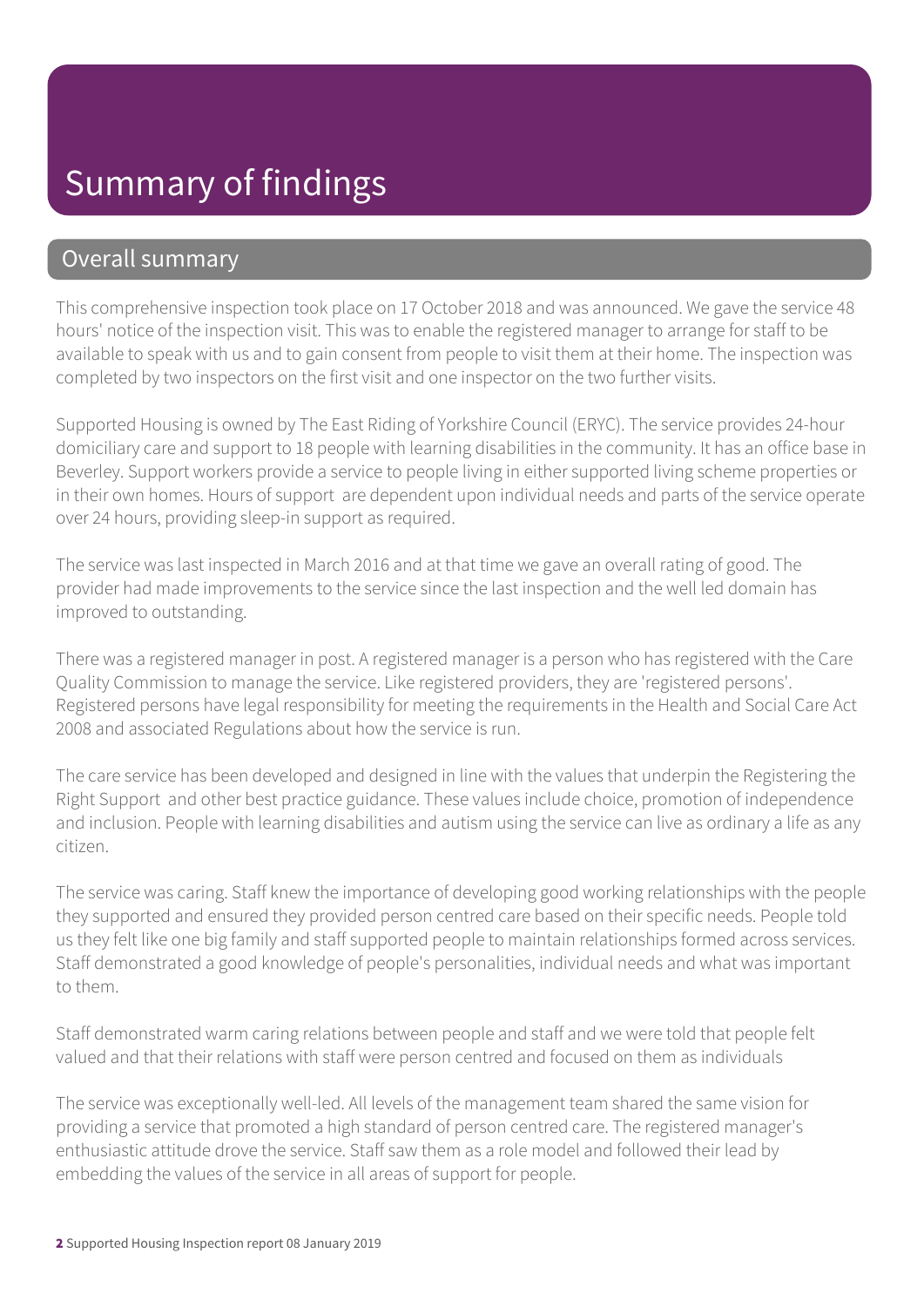The approach of the registered manager and the staff team collectively empowered people to live their lives the way they wanted to.

The quality assurance team told us that the registered manager was extremely driven and committed to internal processes for managing quality and was always at the fore front leading the way for other services.

People using the service told us they felt safe. Staff showed a good understanding of how to keep people safe and were aware of safeguarding procedures in place to ensure safety. Detailed risk assessments supported people to take positive risk and promote people's independence. Systems were in place that ensured staff were recruited safely.

People are supported to have maximum choice and control of their lives and staff support them in the least restrictive way possible; the policies and systems in the service support this practice. People were fully involved in choosing and preparing their own meals and to maintain a healthy diet. Records showed health advice was sought in a timely manner and people had access to a range of healthcare professionals.

The service understood the needs of different people and groups of people, and delivered care and support in a way that met these needs and promoted equality. People received personalised care which was responsive to their needs. Where people's needs changed the staff worked in a proactive way to ensure these changes were communicated across the team and recorded.

People planned activities that were meaningful to them. Annual holidays were of people's own choice and staff supported people to explore new activities and interests by providing people with information of events in the local area.

End of life care plans were in place and staff supported people to explore feelings and deal with bereavement.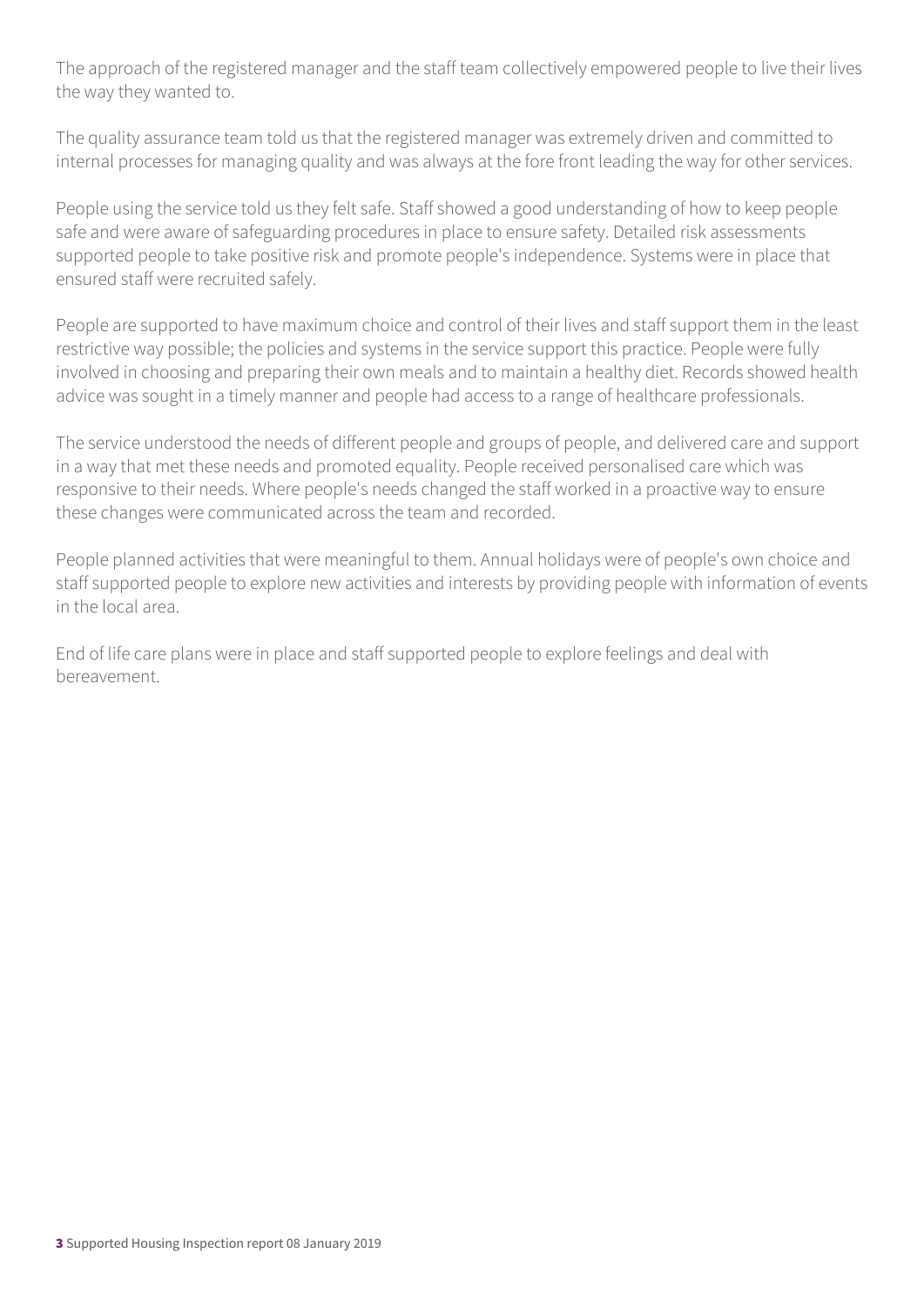#### The five questions we ask about services and what we found

We always ask the following five questions of services.

| Is the service safe?                                                                                                                         | Goo  |
|----------------------------------------------------------------------------------------------------------------------------------------------|------|
| The service has remained Safe.                                                                                                               |      |
| Systems were in place to safeguard people from abuse                                                                                         |      |
| All appropriate checks were completed to recruit staff safely.                                                                               |      |
| Medication was managed and administered in a safe way.                                                                                       |      |
| Staff were seen using personal protective equipment and<br>understood infection control procedures.                                          |      |
| Is the service effective?                                                                                                                    | Good |
| The service has remained effective.                                                                                                          |      |
| Staff completed regular training and were motivated and<br>experienced to deliver effective care and support                                 |      |
| Staff worked collaboratively with other healthcare providers to<br>achieve the best possible outcomes for people.                            |      |
| People were supported to maintain a healthy diet.                                                                                            |      |
| Is the service caring?                                                                                                                       | Goo  |
| The service remained caring.                                                                                                                 |      |
| Staff in all roles were highly motivated and offered care and<br>support that was compassionate and kind.                                    |      |
| Staff cared for individuals in a way that promoted independence<br>and decision making, and staff demonstrated a real empathy for<br>people. |      |
| Creative approaches by staff supported people to maintain<br>independence and confidence.                                                    |      |
| Staff demonstrated a good knowledge of people's personalities,<br>individual needs and what was important to them.                           |      |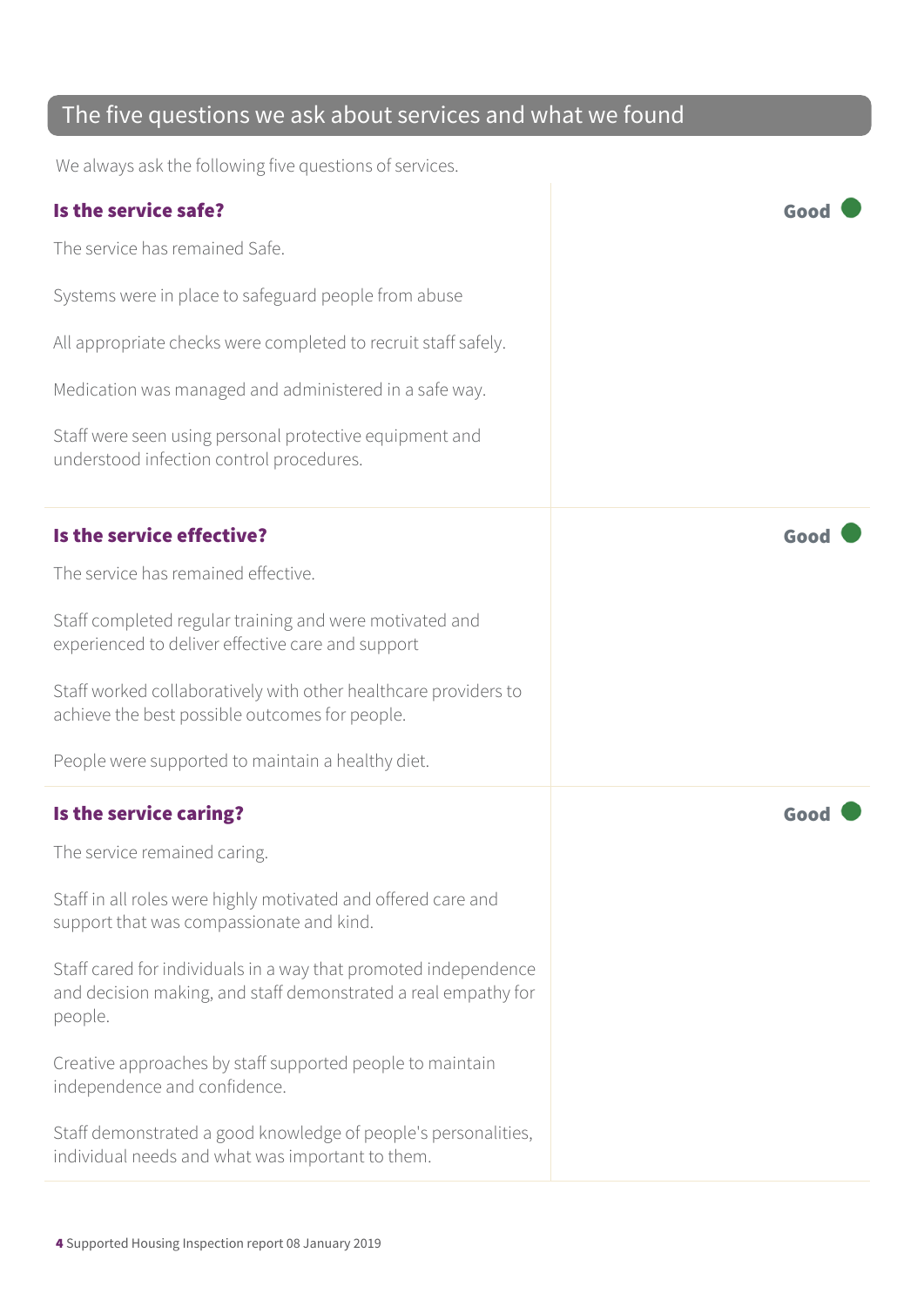#### Is the service responsive? The service responsive?

The service remained responsive.

Care plans and risk assessments were detailed and reviewed on a regular basis.

People and their relatives were fully involved in review processes.

Activities were planned by people and were meaningful to them.

Complaints and compliments were responded to and recorded with clear actions to be taken recorded.

#### Is the service well-led? In the service well-led?

The service had improved and is outstandingly well-led.

The registered manager encouraged staff to think of creative ways to improve their own practice to enrich the lives of people.

The registered managers commitment to people shone down through the staff team and was replicated across the service.

People were supported by staff that enjoyed working at the service and were happy in their role.

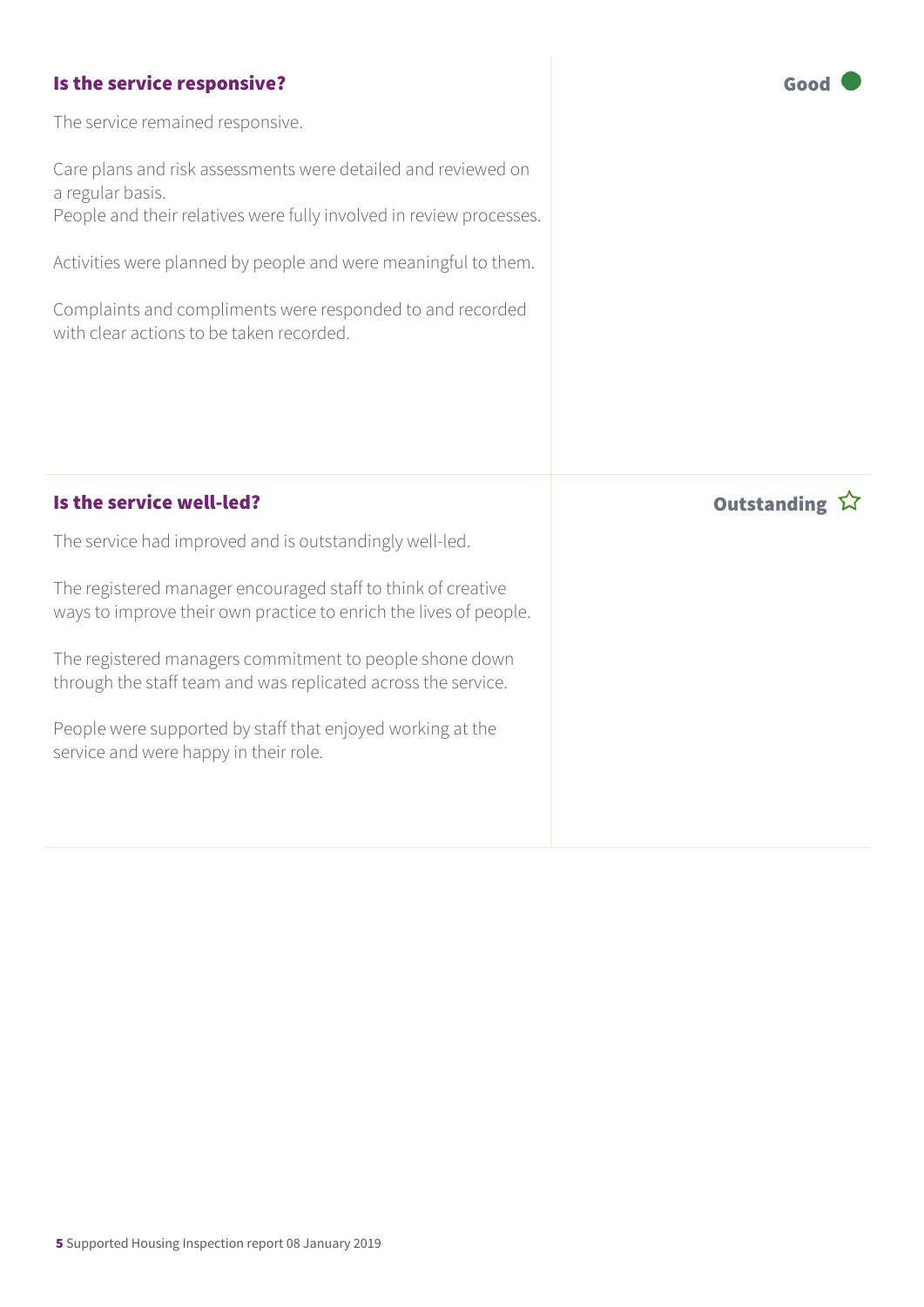

# Supported Housing Detailed findings

## Background to this inspection

We carried out this inspection under Section 60 of the Health and Social Care Act 2008 as part of our regulatory functions. This inspection was planned to check whether the provider is meeting the legal requirements and regulations associated with the Health and Social Care Act 2008, to look at the overall quality of the service, and to provide a rating for the service under the Care Act 2014.

This comprehensive inspection took place on 17 October 2018 and was announced. We gave the service 48 hours' notice of the inspection visit. This was to enable the registered manager to arrange for staff to be available to speak with us and to gain consent from people to visit them at their home. The inspection was completed by two inspectors.

We used information the provider sent us in the Provider Information Return. This is information we require providers to send us at least once annually to give some key information about the service, what the service does well and improvements they plan to make.

Prior to the inspection we requested information from the local authority commissioners and Healthwatch England. Healthwatch England is an independent consumer champion for health and social care. We used the feedback we received to inform the planning of our inspection. We reviewed statutory notifications we had received. A statutory notification is information about important events which the provider is required to send to us by law

The inspection site visit started on 17 October 2018. We met the registered manager at the service office location. The registered manager and two senior care officers were available to speak with us throughout the day.

We spoke with four members of staff. We reviewed two people's support plans and three staff files. We also looked at documentation that supported the running of the service. We spoke with four people receiving the service and following the inspection we spoke with three relatives and two health care professionals.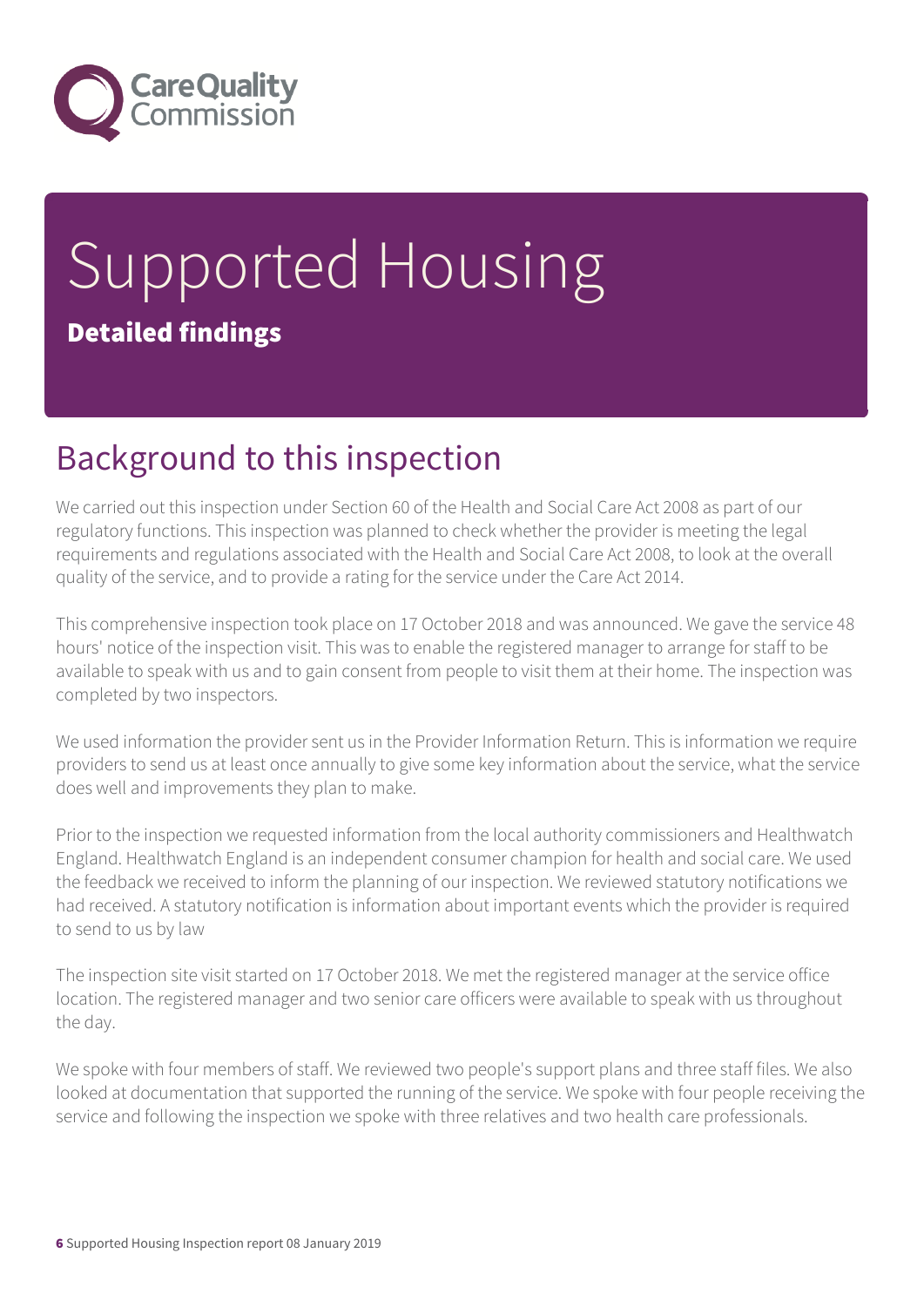#### Is the service safe?

### Our findings

People told us they felt safe, comments included, "I definitely feel safe. The staff are wonderful," "I feel safe here", "There is always someone to call on, if I need them."

Detailed risk assessments supported staff to keep people safe. They identified specific behaviours, attitudes and beliefs of people that potentially made them vulnerable. People were encouraged to take positive risks and given information about how to keep themselves safe.

A safeguarding policy was in place and all safeguarding incidents were recorded. Staff we spoke with had a good understanding of how to keep all people safe. One staff member told us, "We are well trained in safeguarding people and it is important that we do. We have a duty of care to these people."

Staff recruitment records showed that company policies and procedures were followed. All required recruitment checks were completed. For example, disclosure and barring service checks (DBS). These checks were carried out before potential staff were employed to confirm whether applicants had a criminal record and were barred from working with vulnerable people.

A consistent staff team was in place to ensure continuity of care to people. Staff told us, "I have worked at the service for ten years "and "I have worked here for three years, I love it." Rotas showed the service continued to provide enough staff to meet people's needs and keep them safe. Deployment of staff was flexible to suit the needs of the people using the service. Where people's needs change, additional hours were put in place and the senior members of staff provided cover. The registered manager informed us there was a recruitment drive in place and casual staff were covering annual leave and sickness.

We saw medications were managed and administered safely. Staff administering medication had been trained and competencies were checked. Medicines risk assessments were in place for each person and detailed whether the person was able to manage their medicines independently or if they required support.

Staff had received training to ensure people were protected from the risk of infection and understood the use of personal protective equipment, (PPE). Staff were observed using PPE and understood infection control procedures.

Systems were in place to ensure details of any accidents or incidents were recorded and reported to the registered manager. The registered manager considered any accidents or incidents and produced clear action plans. Lessons learnt following incidents were communicated to staff through team meetings and supervisions.

People had a personal emergency and evacuation plan in place, which detailed their needs and behaviours.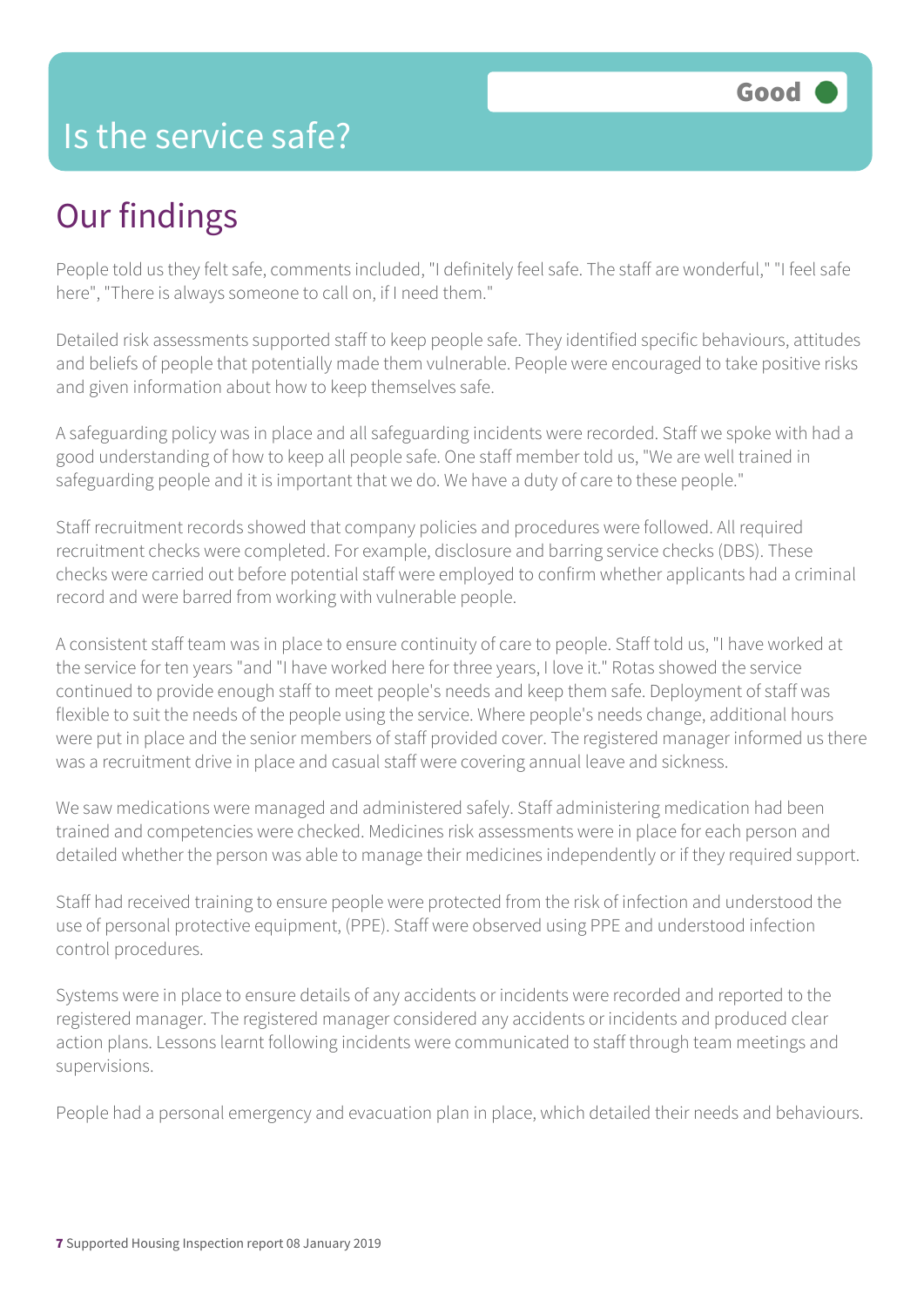#### Is the service effective?

# Our findings

People were cared for by staff that were appropriately trained to understand their needs. All staff had a good understanding of people and their needs. A health professional told us, "The staff are very good and work really well with the people they support ." People told us that staff were well trained. One person said. "They know me, they know what I like and they support me really well."

Staff had completed training and were well motivated and experienced to deliver effective care and support. New members of staff completed a comprehensive induction which included online training and shadowing shifts. They did not work unsupervised until they had completed the care certificate. The care certificate is a nationally recognised set of standards that gives staff an introduction to their roles and responsibilities within a care setting. Records showed staff accessed training on a regular basis in line with the provider's policies. Regular supervision meetings and competency checks were carried out to monitor working practice. Records showed staff continuously developed their skills to keep up to date with best practice for the people they cared for.

The Mental Capacity Act 2005 (MCA) provides a legal framework for making particular decisions on behalf of people who may lack the mental capacity to do so for themselves. The Act requires that as far as possible people make their own decisions and are helped to do so when needed. When they lack mental capacity to take particular decisions, any made on their behalf must be in their best interests and as least restrictive as possible. People can only be deprived of their liberty to receive care and treatment with appropriate legal authority. Where care is provided in people's own homes this is usually through MCA application procedures called Court of Protection Orders.

We checked whether the service was working within the principles of the MCA, and whether any court of protection orders and authorisations to deprive a person of their liberty were being met. Care plans demonstrated that capacity assessments were carried out in line with the principles of the Act and best interest's decisions were made involving multiple stakeholders. Staff we spoke with were knowledgeable about capacity and people's best interest's decisions.

People were supported to maintain a balanced diet. One person told us, "I like cooking and I like to go shopping for what I need." People were encouraged to play an active role in developing menus and the choices were varied and reflected their preferences. Weights were recorded monthly to support people to maintain a healthy diet and to support staff to identify diet related support.

People's records showed us health advice was sought in a timely manner. They had access to a variety of healthcare services, including GP's, dentists, chiropodists and opticians. Regular meetings with the community learning disability nurse provided extra support to staff to embed positive behaviour. Annual health checks were completed with people, professionals, relative and others of the person's choice. Information about people's health needs, behaviours and preferences was available for them to take to any appointments.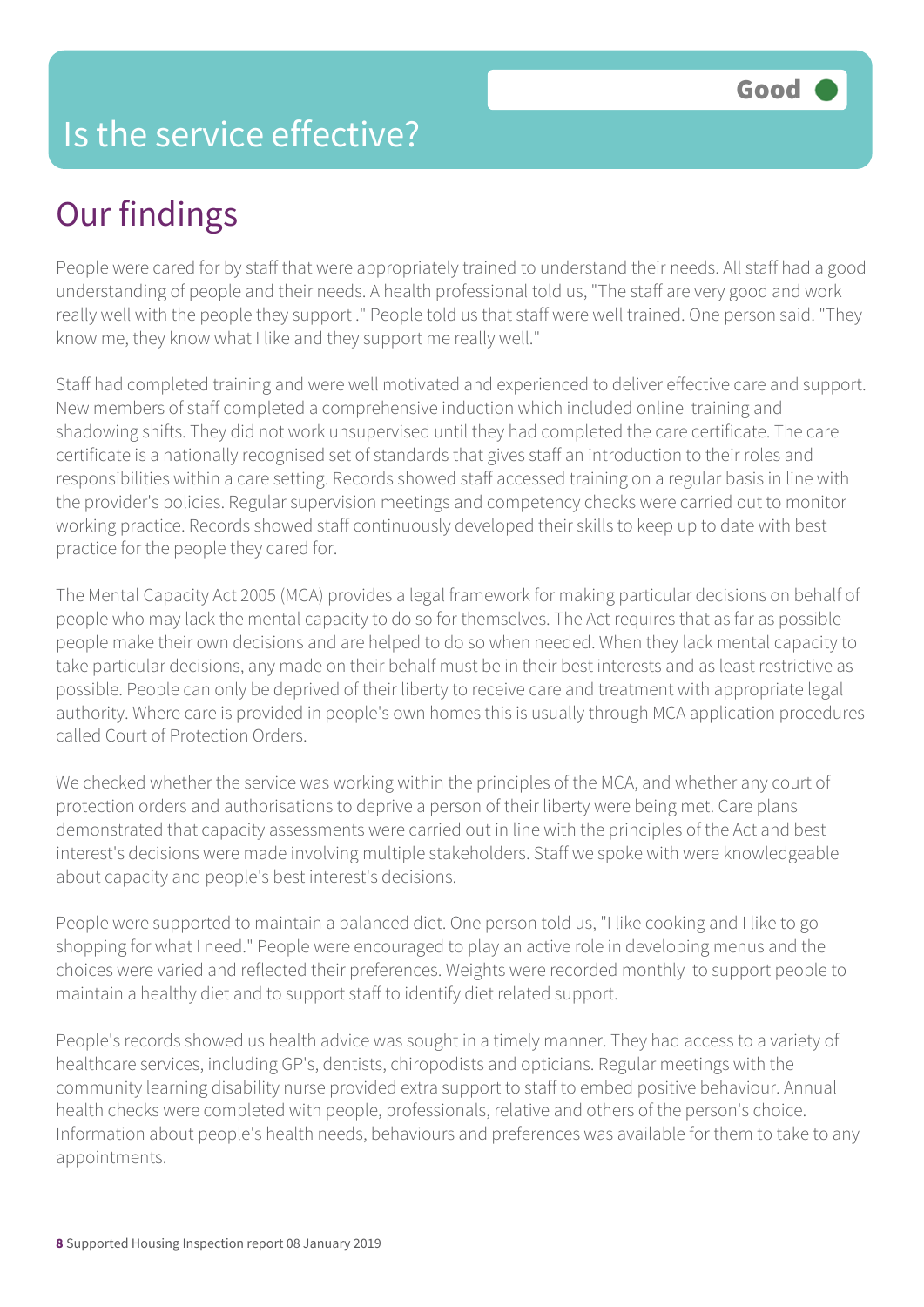The service understood the needs of different people and groups of people and delivered care and support in a way that met these needs and promoted equality.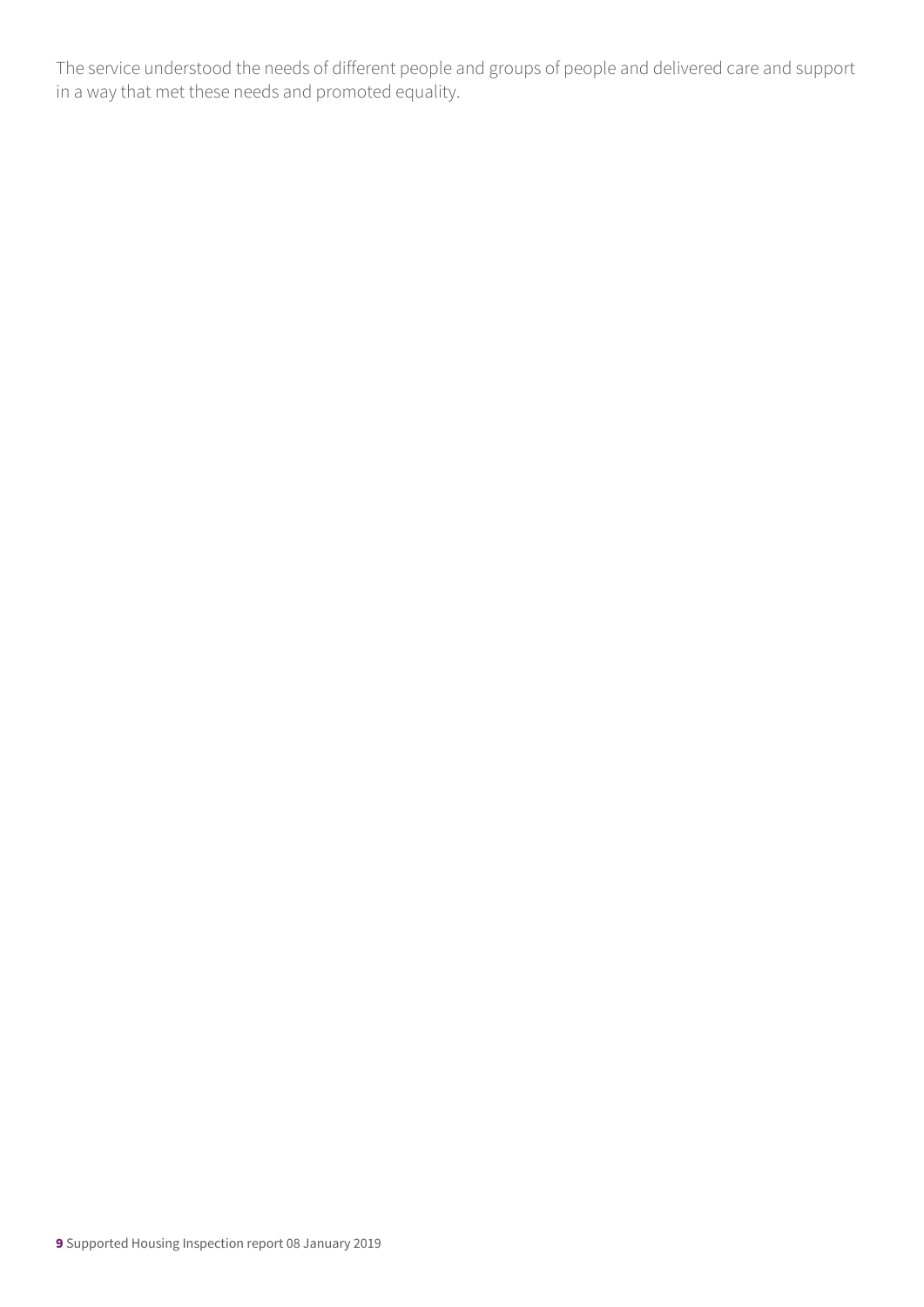## Our findings

Everyone we spoke with confirmed they were treated with kindness, respect and compassion. They spoke positively about the warm and compassionate relationships with the staff and told us they felt really well cared for. Comments from people included, "Staff are wonderful and are very caring", "We are like family" and "They [staff] are the best."

Our observations throughout the inspection demonstrated warm caring relations between people and staff and we were told that people felt valued and that their relations with staff were person centred and focused on them as individuals. Positive risk taking was encouraged and staff looked at creative ways of supporting people to take risks which would benefit them .

Staff in all roles were extremely motivated and offered care and support that was compassionate and kind. Staff cared for individuals and each other in a way that promoted independence and decision making, and staff demonstrated a real empathy towards people. For example, staff had identified that one person was no longer enjoying a social activity they attended, as it was no longer meeting their wider social needs. Staff spent time identifying an alternative activity which better suited this person's personality. The person formed new relationships within the community and revived old friendships from their past. This enhanced the person's wellbeing.

Staff were empathetic and caring towards people and each other. Staff were particularly sensitive to times when people needed compassionate support. Documentation showed people and staff took time to talk about their feelings following a recent bereavement. Photographs and identification boxes were kept within the service for people to explore their feelings and provide a positive way to remember people. Staff told us how other people who used the service and the full staff team had been affected by the person's death and explained how everyone provided comfort and support to each other allowing them to grieve in a way that they chose.

Staff were creative at looking at ways to provide support whilst maintaining people's independence. We saw an example where staff had provided indirect support to someone and had encouraged their peers to visit their place of employment. This resulted in the person feeling increasingly confident and valued within their role, proud of their achievements and enthused about continuing with their employment. This demonstrated how much staff valued people and our discussions with staff demonstrated a real commitment to supporting people to find meaningful activities.

Staff showed consideration for people's privacy and dignity and valued the importance of people maintaining relationships with family and friends. People told us they were supported to make their own choices and these were respected. One person told us, "I do what I want, we always talk about what I want." Another person told us, "They [staff] listen to me all the time." Staff demonstrated a real passion when talking about the difference they had made to people and supported people to maintain relationships. One example of this was where a person was having a birthday party at their home. On the night of the party the staff member gave up their room to enable another person to sleep over and attend the celebrations. This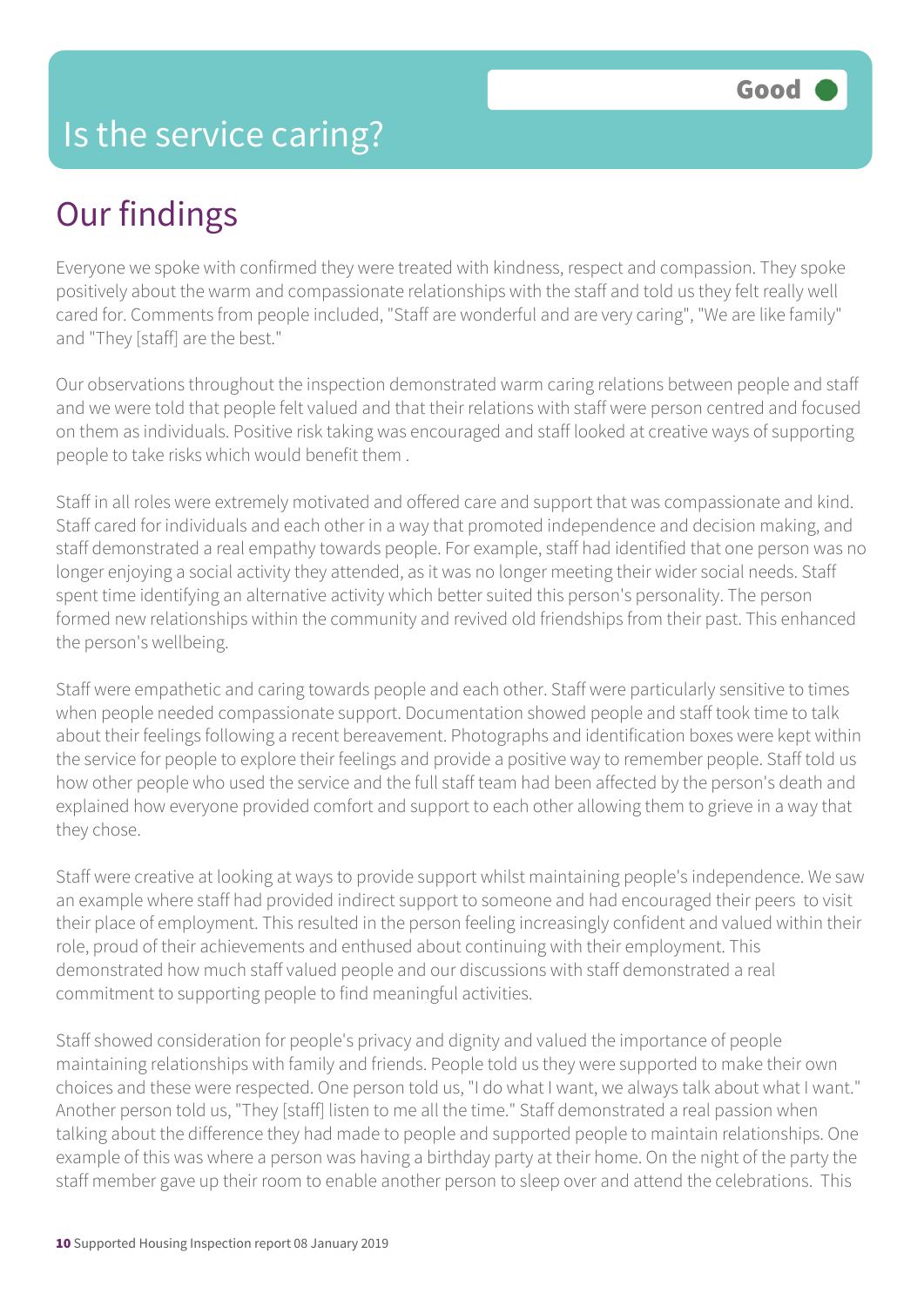showed staff were empowered to make people feel inclusive.

People were fully involved in how they received the service and had regular discussions with staff about any issues. Staff contributed to these meetings by providing information about events and services available within the local community for people to attend. From our observations staff had built a good rapport with people and had formed trusting relationships with them. People were seen to enjoy 'banter' with staff. We asked one person how they found the service and they answered with uncontrollable laughter and in a playful and friendly exchange of teasing remarks about staff. It was clear people were very happy with staff and open and honest relationships had been formed.

Staff in all roles respected people's privacy and dignity. Some people had very complex needs and staff were fully aware of the importance of allowing them time alone. They spent time with people to support them to explore their emotional needs and preferences. Documentation showed staff spoke with people on a regular basis and discussed what was important to them and what they wanted to achieve. People had been on holiday and attended places they had had always wanted to go to.

Staff we spoke with demonstrated a good knowledge of people's personalities, individual needs and what was important to them. Through talking to staff and members of the management team, we were satisfied care and support was delivered in a non-discriminatory way and the rights of people with a protected characteristic were respected. Protected characteristics are a set of nine characteristics that are protected by law to prevent discrimination. Staff spoke of people's diverse needs comfortably and understood the importance of respecting people's values and beliefs. One staff member told us, "Everyone is unique and this should be respected." Our discussions with staff clearly demonstrated that they promoted people's diverse needs and found innovative ways of supporting people.

People who require it were given communication support using various methods of communication. Information was available for people in an accessible way. The Accessible Information Standard (AIS) was introduced by the government in 2016 to make sure that people with a disability or sensory loss are given information in a way they can understand. We found the service had met this standard. We saw people had communication life plans which detailed the most effective ways to support people to communicate using various methods such as pictures, gestures and the appropriate vocabulary. We saw communication boxes which contained prompt cards for people to express their views and opinions. Staff had supported people to make identification boxes, which contained items that were important to people and reflected their personalities. This supported staff and visiting professionals to recognised what was important to people and assist communication with them.

The service positively welcomed the use of advocates. Advocates represent the interests of people who may find it difficult to be heard or speak out for themselves. Staff within the service understood how relatives and friends are natural advocates for people and committed listening to their views Staff created a 'circle of friends' for people. A circle of friends is a group of people chosen by an individual to support them to make specific decisions about their health and wellbeing. One person requested the registered manager to be part of her circle of friends, which showed us that people trusted and valued the staff that supported them.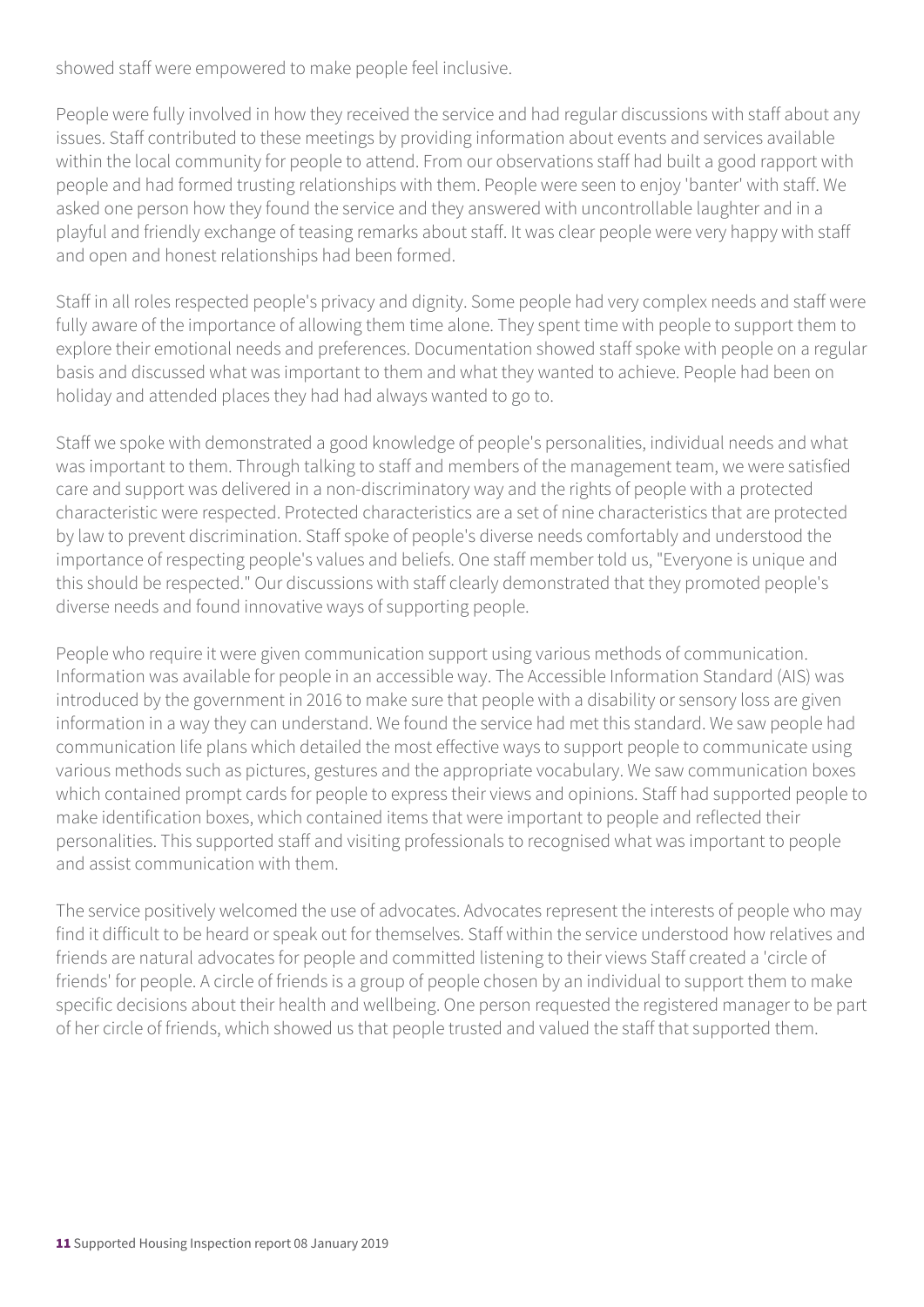### Is the service responsive?

# Our findings

People told us that they were fully involved with the planning of their care. Comments included, "I tell them what I need and when I need help" and "We discuss everything I want."

The focus of this service was on making people's quality of life as positive as possible. The registered manager and staff engaged fully in providing personalised responsive care for all customers, tailored to their individual needs. For example, reasonable adjustments were made for a person to continue to be independent. A change to living arrangements enabled this person to regain their confidence and maintain their wellbeing.

Care plans and risk assessments detailed how people had been supported to identify and achieve personal goals and were reviewed on a regular basis. Information relating to people's needs and beliefs were recorded alongside information of preferred routines. This supported staff to deliver person centred care. People and relatives told us that they were fully involved in the reviewing of their care plans and where changes were needed the service acted promptly to address this. One relative said, "We are fully involved in reviews and always kept up to date with changes in our [relative's] needs."

People told us they received personalised care which was responsive to their needs. Where people's needs changed the staff worked in a proactive way to ensure these changes were communicated across the team and recorded.

People's individual needs were achieved through activities that were meaningful to them and what they were passionate about. Activities were planned by the people, this included group activities and individual ones. Staff spent time with people to find out what they would like to do. Daily logs showed conversations happened with people to explore new interests and possible services that were available to people. Annual holidays of people's own choice were planned well and staff supported people to explore possible places to visit. Staff provided people with information of up and coming events that were happening in the local area.

People were aware of how to make a complaint to the service. People we spoke with and their relatives all stated they knew how to make a complaint and felt confident that the appropriate action would be taken. Complaints and compliments were responded to and recorded with clear actions to be taken recorded. Lessons learnt and improvements were communicated to staff through regular staff meetings. These were documented and actions taken were completed in line with the company policy.

Care plans we looked at contained information on end of life care. People's needs were written in detail and contained information for staff to ensure people received a dignified, comfortable and pain free end of life People also received support from staff to deal with bereavement. Recent bereavements within the service had prompted staff to encourage people to talk about how they were feeling and about people as part of their everyday life.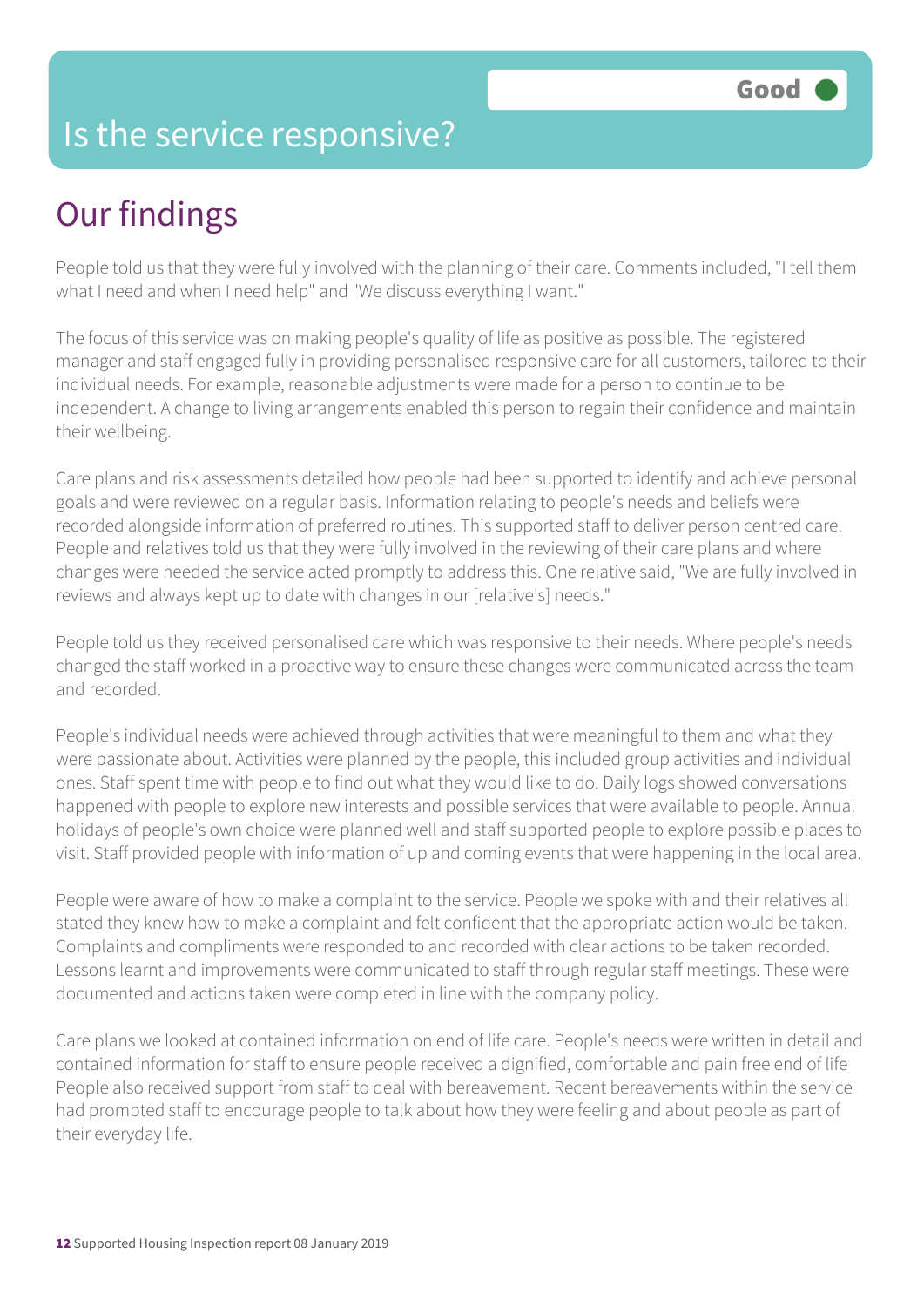#### Is the service well-led?

# Our findings

The service was exceptionally well-led. There was a strong organisational commitment to people using the service making sure they were at the heart of everything. People were supported by staff who were motivated and proud to work at the service. People said, "I love seeing [registered manager's name]" , "[Registered manager's name] is my friend" and "They are always popping in to see me."

The approach of the registered manager and the staff team collectively empowered people to live their lives the way they wanted to. Through their holistic approach and understanding of people's individual needs the service creatively developed a variety of support which allowed people to live their lives to the fullest in situations where they otherwise might not have been able to.

We received extremely positive comments from people and staff about the management of the service. People told us "[Name of registered manager] is brilliant, I love it when they are here", "They are really good to me" and "I love all the staff." Staff comments included, "I like the structure of the service, it is very well managed" , "We can approach [registered manager] at any time" and "They [management team] are brilliant."

Relatives and healthcare professionals, we spoke with gave positive feedback about the registered manager and staff at the service. Comments included, "It is a near perfect situation for my relative, truly living in the community" and "The service supports people to maintain their independence by working with them." All compliments were recorded and we observed thank you cards people had made for specific staff working within the service.

Organisational values were clearly embedded across the service by the registered manager. They had been with the service for 23 years and had created a staff team who were self-managing and self-motivated. The registered manager demonstrated confidence and leadership and was focused in leading a service that was extremely kind and caring. Their values and commitment to people was reflected through the staff team and replicated across the service. For example, the registered manager and staff all supported people to fulfil their aspirations and had supported people to go on holiday and attended all events, projects and parties people were involved in. People enjoyed seeing the registered manager at events and parties within the service. This added to the feeling of the service being one big family.

The registered manager positively encouraged staff and people to access support and training to continuously improve people's quality of life and wellbeing. Staff were supported by the registered manager to be innovative and they encouraged them to think of creative ways to improve their own practice to enrich the lives of people, whilst encouraging them to share ideas across different services. Regular staff meetings were held to promote sharing best practice across locations and to keep staff up to date with changes within the service.

People using the service were supported by staff that were happy. Staff enjoyed working at the service and felt valued in their role. Staff we spoke with said, "It is a lovely place to work" , "I have been here for five years